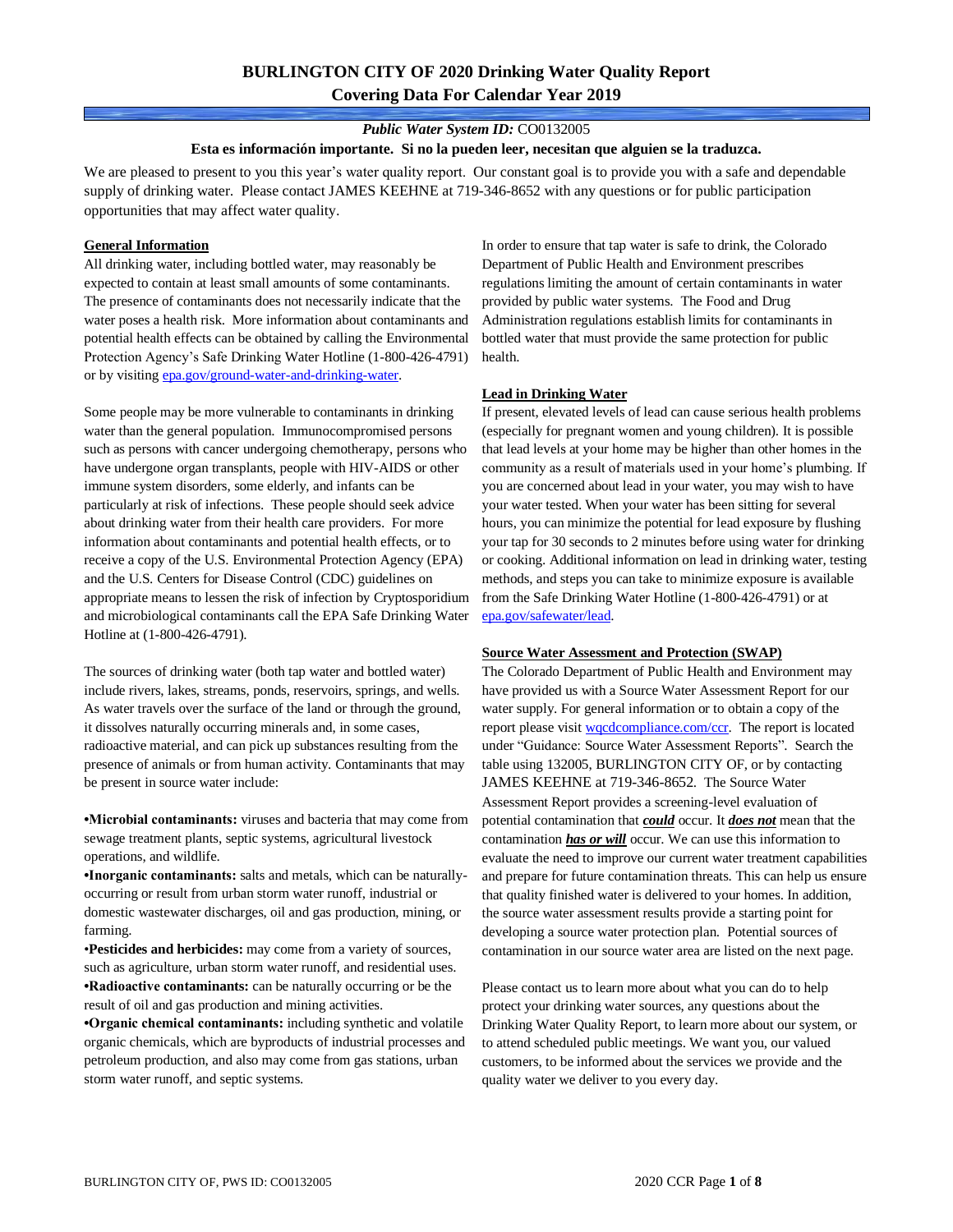## **Our Water Sources**

| <b>Sources (Water Type - Source Type)</b>                                                                                                                                                                                                                                                                                                                                                                             | <b>Potential Source(s) of Contamination</b>                                                                                                                                                                                                                                                                                             |
|-----------------------------------------------------------------------------------------------------------------------------------------------------------------------------------------------------------------------------------------------------------------------------------------------------------------------------------------------------------------------------------------------------------------------|-----------------------------------------------------------------------------------------------------------------------------------------------------------------------------------------------------------------------------------------------------------------------------------------------------------------------------------------|
| WELL NO 1 (Groundwater-Well)<br>WELL NO 11 RUDI WELL (Groundwater-Well)<br>WELL NO 2 (Groundwater-Well)<br>WELL NO 5 (Groundwater-Well)<br>WELL NO 6 (Groundwater-Well)<br>WELL NO 7 (Groundwater-Well)<br>WELL NO 8 (Groundwater-Well)<br>WELL NO 9 (Groundwater-Well)<br>WELL NO 10 CEMETARY (Groundwater-Well)<br>WELL NO 4 (Groundwater-Well)<br>NORTH HALDE (Groundwater-Well)<br>SOUTH HALDE (Groundwater-Well) | EPA Hazardous Waste Generators, EPA Chemical<br>Inventory/Storage Sites, Aboveground, Underground and<br>Leaking Storage Tank Sites, Other Facilities,<br>Commercial/Industrial/Transportation, High Intensity<br>Residential, Low Intensity Residential, Row Crops, Fallow,<br>Small Grains, Pasture / Hay, Septic Systems, Road Miles |

## **Terms and Abbreviations**

- **Maximum Contaminant Level (MCL)** − The highest level of a contaminant allowed in drinking water.
- **Treatment Technique (TT)** − A required process intended to reduce the level of a contaminant in drinking water.
- **Health-Based** − A violation of either a MCL or TT.
- **Non-Health-Based** − A violation that is not a MCL or TT.
- **Action Level (AL)** − The concentration of a contaminant which, if exceeded, triggers treatment and other regulatory requirements.
- **Maximum Residual Disinfectant Level (MRDL)** − The highest level of a disinfectant allowed in drinking water. There is convincing evidence that addition of a disinfectant is necessary for control of microbial contaminants.
- **Maximum Contaminant Level Goal (MCLG)** − The level of a contaminant in drinking water below which there is no known or expected risk to health. MCLGs allow for a margin of safety.
- **Maximum Residual Disinfectant Level Goal (MRDLG)** − The level of a drinking water disinfectant, below which there is no known or expected risk to health. MRDLGs do not reflect the benefits of the use of disinfectants to control microbial contaminants.
- **Violation (No Abbreviation)** − Failure to meet a Colorado Primary Drinking Water Regulation.
- **Formal Enforcement Action (No Abbreviation)** − Escalated action taken by the State (due to the risk to public health, or number or severity of violations) to bring a non-compliant water system back into compliance.
- **Variance and Exemptions (V/E)** − Department permission not to meet a MCL or treatment technique under certain conditions.
- **Gross Alpha (No Abbreviation)** − Gross alpha particle activity compliance value. It includes radium-226, but excludes radon 222, and uranium.
- **Picocuries per liter (pCi/L)** − Measure of the radioactivity in water.
- **Nephelometric Turbidity Unit (NTU)** − Measure of the clarity or cloudiness of water. Turbidity in excess of 5 NTU is just noticeable to the typical person.
- **Compliance Value (No Abbreviation)** Single or calculated value used to determine if regulatory contaminant level (e.g. MCL) is met. Examples of calculated values are the  $90<sup>th</sup>$  Percentile, Running Annual Average (RAA) and Locational Running Annual Average (LRAA).
- **Average (x-bar)** − Typical value.
- **Range (R)**  $-$  Lowest value to the highest value.
- **Sample Size (n)** − Number or count of values (i.e. number of water samples collected).
- **Parts per million = Milligrams per liter (ppm = mg/L)** − One part per million corresponds to one minute in two years or a single penny in \$10,000.
- **Parts per billion = Micrograms per liter (ppb = ug/L)** − One part per billion corresponds to one minute in 2,000 years, or a single penny in \$10,000,000.
- **Not Applicable (N/A)** Does not apply or not available.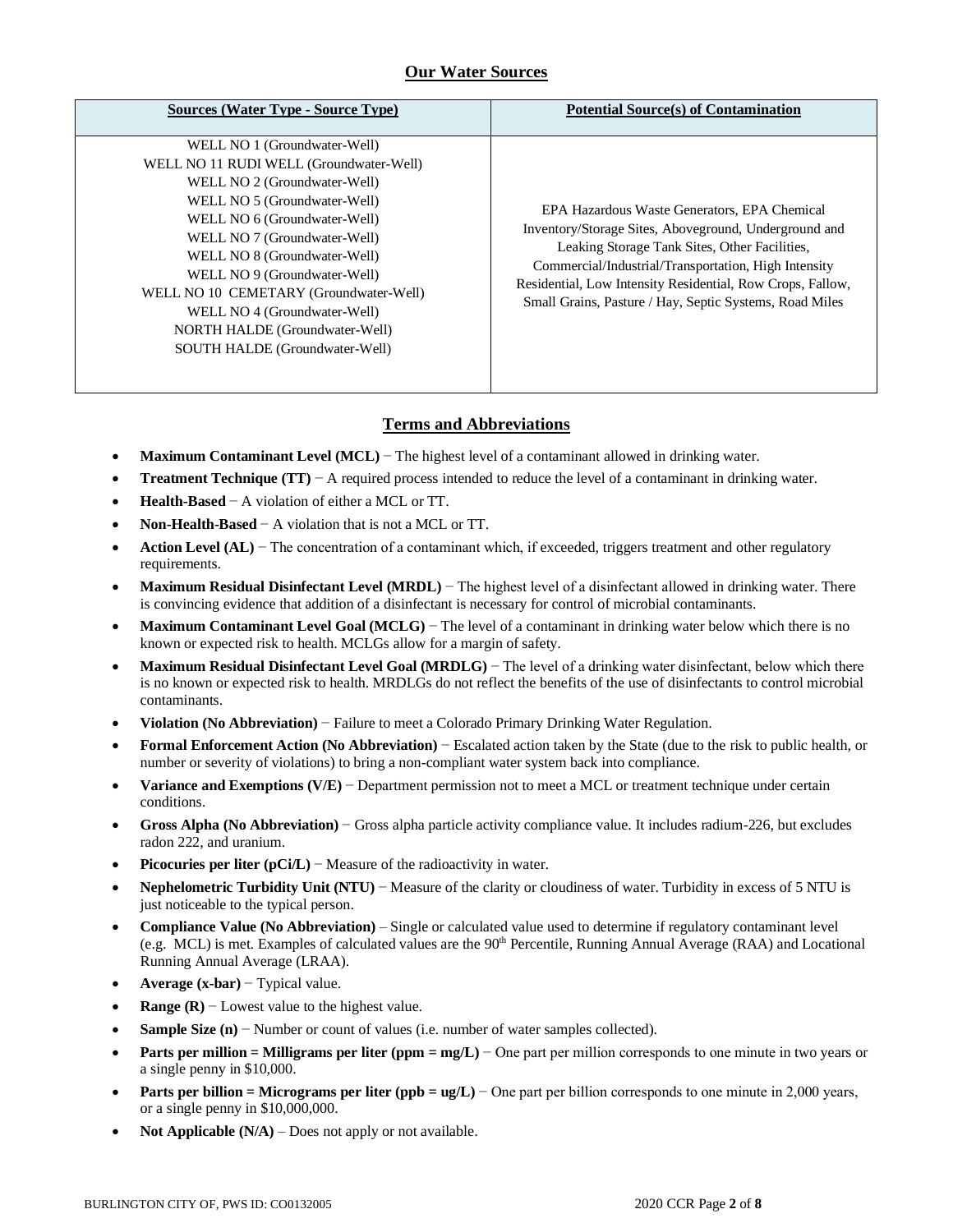- **Level 1 Assessment** A study of the water system to identify potential problems and determine (if possible) why total coliform bacteria have been found in our water system.
- **Level 2 Assessment** A very detailed study of the water system to identify potential problems and determine (if possible) why an E. coli MCL violation has occurred and/or why total coliform bacteria have been found in our water system on multiple occasions.

## **Detected Contaminants**

BURLINGTON CITY OF routinely monitors for contaminants in your drinking water according to Federal and State laws. The following table(s) show all detections found in the period of January 1 to December 31, 2019 unless otherwise noted. The State of Colorado requires us to monitor for certain contaminants less than once per year because the concentrations of these contaminants are not expected to vary significantly from year to year, or the system is not considered vulnerable to this type of contamination. Therefore, some of our data, though representative, may be more than one year old. Violations and Formal Enforcement Actions, if any, are reported in the next section of this report.

**Note:** Only detected contaminants sampled within the last 5 years appear in this report. If no tables appear in this section then no contaminants were detected in the last round of monitoring.

|                                    | Disinfectants Sampled in the Distribution System<br><b>TT Requirement:</b> At least 95% of samples per period (month or quarter) must be at least 0.2 ppm <i>OR</i><br>If sample size is less than 40 no more than 1 sample is below $0.2$ ppm<br><b>Typical Sources:</b> Water additive used to control microbes |                                                                     |                                                |                              |                        |             |  |  |  |  |
|------------------------------------|-------------------------------------------------------------------------------------------------------------------------------------------------------------------------------------------------------------------------------------------------------------------------------------------------------------------|---------------------------------------------------------------------|------------------------------------------------|------------------------------|------------------------|-------------|--|--|--|--|
| <b>Disinfectant</b><br><b>Name</b> | <b>Time Period</b>                                                                                                                                                                                                                                                                                                | <b>Results</b>                                                      | <b>Number of Samples</b><br><b>Below Level</b> | <b>Sample</b><br><b>Size</b> | TT<br><b>Violation</b> | <b>MRDL</b> |  |  |  |  |
| Chlorine                           | December, 2019                                                                                                                                                                                                                                                                                                    | Lowest period percentage of samples<br>meeting TT requirement: 100% |                                                | 4                            | No.                    | $4.0$ ppm   |  |  |  |  |

| Lead and Copper Sampled in the Distribution System |                                |                                |                              |                                  |                                      |                                              |                                                           |                                                                               |  |  |  |  |
|----------------------------------------------------|--------------------------------|--------------------------------|------------------------------|----------------------------------|--------------------------------------|----------------------------------------------|-----------------------------------------------------------|-------------------------------------------------------------------------------|--|--|--|--|
| Contaminant<br><b>Name</b>                         | <b>Time</b><br>Period          | 90 <sup>th</sup><br>Percentile | <b>Sample</b><br><b>Size</b> | <b>Unit of</b><br><b>Measure</b> | 90 <sup>th</sup><br>Percentile<br>AL | <b>Sample</b><br><b>Sites</b><br>Above<br>AL | 90 <sup>th</sup><br>Percentile<br>AL<br><b>Exceedance</b> | <b>Typical Sources</b>                                                        |  |  |  |  |
| Copper                                             | 08/20/2019<br>to<br>08/23/2019 | 0.09                           | 40                           | ppm                              | 1.3                                  | $\theta$                                     | No                                                        | Corrosion of<br>household plumbing<br>systems; Erosion of<br>natural deposits |  |  |  |  |
| Lead                                               | 02/19/2019<br>to<br>02/21/2019 | 1.2                            | 40                           | ppb                              | 15                                   | $\theta$                                     | No                                                        | Corrosion of<br>household plumbing<br>systems; Erosion of<br>natural deposits |  |  |  |  |
| Copper                                             | 02/19/2019<br>to<br>02/21/2019 | 0.14                           | 40                           | ppm                              | 1.3                                  | $\overline{0}$                               | No                                                        | Corrosion of<br>household plumbing<br>systems; Erosion of<br>natural deposits |  |  |  |  |
| Lead                                               | 08/20/2019<br>to               | 0.9                            | 40                           | ppb                              | 15                                   | $\theta$                                     | $\rm No$                                                  | Corrosion of<br>household plumbing<br>systems; Erosion of                     |  |  |  |  |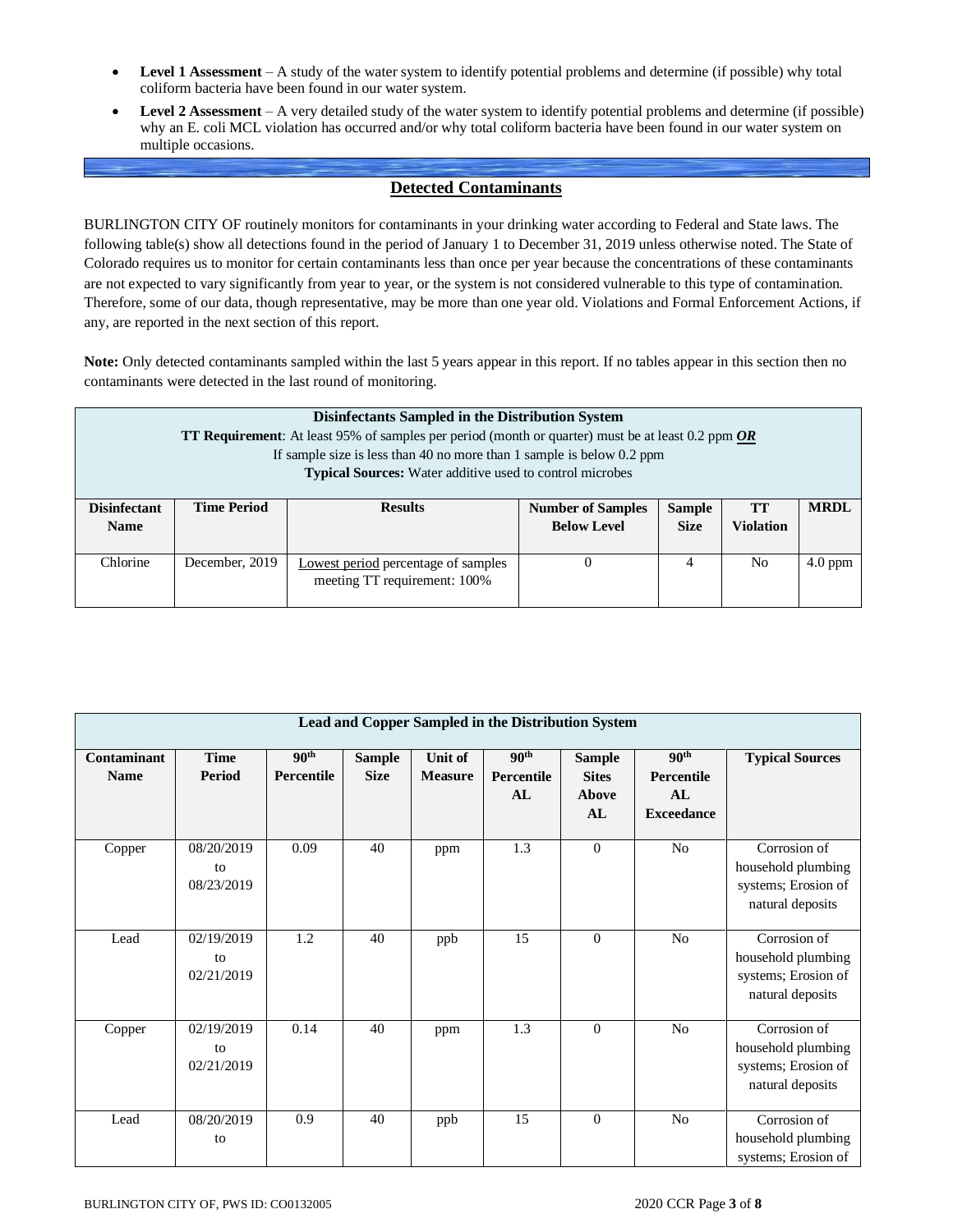| Lead and Copper Sampled in the Distribution System |                       |                                |                              |                           |                                             |                                              |                                                           |                        |  |  |
|----------------------------------------------------|-----------------------|--------------------------------|------------------------------|---------------------------|---------------------------------------------|----------------------------------------------|-----------------------------------------------------------|------------------------|--|--|
| <b>Contaminant</b><br><b>Name</b>                  | <b>Time</b><br>Period | 90 <sup>th</sup><br>Percentile | <b>Sample</b><br><b>Size</b> | Unit of<br><b>Measure</b> | 90 <sup>th</sup><br><b>Percentile</b><br>AL | <b>Sample</b><br><b>Sites</b><br>Above<br>AL | 90 <sup>th</sup><br>Percentile<br>AL<br><b>Exceedance</b> | <b>Typical Sources</b> |  |  |
|                                                    | 08/23/2019            |                                |                              |                           |                                             |                                              |                                                           | natural deposits       |  |  |

|                                        | Disinfection Byproducts Sampled in the Distribution System |         |                       |                              |                                  |            |             |                                |                                             |  |  |  |
|----------------------------------------|------------------------------------------------------------|---------|-----------------------|------------------------------|----------------------------------|------------|-------------|--------------------------------|---------------------------------------------|--|--|--|
| <b>Name</b>                            | Year                                                       | Average | Range<br>$Low - High$ | <b>Sample</b><br><b>Size</b> | <b>Unit of</b><br><b>Measure</b> | <b>MCL</b> | <b>MCLG</b> | <b>MCL</b><br><b>Violation</b> | <b>Typical Sources</b>                      |  |  |  |
| Total<br>Trihalome<br>thanes<br>(TTHM) | 2019                                                       | 2.1     | $2.1 \text{ to } 2.1$ |                              | ppb                              | 80         | N/A         | No.                            | Byproduct of drinking<br>water disinfection |  |  |  |

| Radionuclides Sampled at the Entry Point to the Distribution System |                                                                                                                                                                                                                  |         |                       |                              |                           |            |             |                                |                                              |  |  |
|---------------------------------------------------------------------|------------------------------------------------------------------------------------------------------------------------------------------------------------------------------------------------------------------|---------|-----------------------|------------------------------|---------------------------|------------|-------------|--------------------------------|----------------------------------------------|--|--|
| <b>Contaminant</b><br><b>Name</b>                                   | Year                                                                                                                                                                                                             | Average | Range<br>$Low - High$ | <b>Sample</b><br><b>Size</b> | Unit of<br><b>Measure</b> | <b>MCL</b> | <b>MCLG</b> | <b>MCL</b><br><b>Violation</b> | <b>Typical Sources</b>                       |  |  |
| Gross Alpha                                                         | 2019                                                                                                                                                                                                             | 4.96    | 3.29 to 6.96          | 5                            | pCi/L                     | 15         | $\Omega$    | N <sub>0</sub>                 | Erosion of<br>natural deposits               |  |  |
| Combined<br>Radium                                                  | 2019                                                                                                                                                                                                             | 2.53    | 1.8 to 3.1            | $\overline{4}$               | pCi/L                     | 5          | $\theta$    | N <sub>0</sub>                 | Erosion of<br>natural deposits               |  |  |
| Combined<br>Uranium                                                 | 2019                                                                                                                                                                                                             | 12      | 11 to 13              | 5                            | ppb                       | 30         | $\Omega$    | N <sub>0</sub>                 | Erosion of<br>natural deposits               |  |  |
| Gross Beta<br>Particle<br>Activity                                  | 2018                                                                                                                                                                                                             | 5.5     | 5.5 to 5.5            |                              | $pCi/L^*$                 | 50         | $\Omega$    | N <sub>0</sub>                 | Decay of natural<br>and man-made<br>deposits |  |  |
|                                                                     | *The MCL for Gross Beta Particle Activity is 4 mrem/year. Since there is no simple conversion between mrem/year and pCi/L EPA<br>considers 50 pCi/L to be the level of concern for Gross Beta Particle Activity. |         |                       |                              |                           |            |             |                                |                                              |  |  |

| Inorganic Contaminants Sampled at the Entry Point to the Distribution System |      |         |              |               |                |            |             |                  |                        |
|------------------------------------------------------------------------------|------|---------|--------------|---------------|----------------|------------|-------------|------------------|------------------------|
| <b>Contaminant</b>                                                           | Year | Average | Range        | <b>Sample</b> | <b>Unit of</b> | <b>MCL</b> | <b>MCLG</b> | MCL              | <b>Typical Sources</b> |
| Name                                                                         |      |         | $Low - High$ | <b>Size</b>   | <b>Measure</b> |            |             | <b>Violation</b> |                        |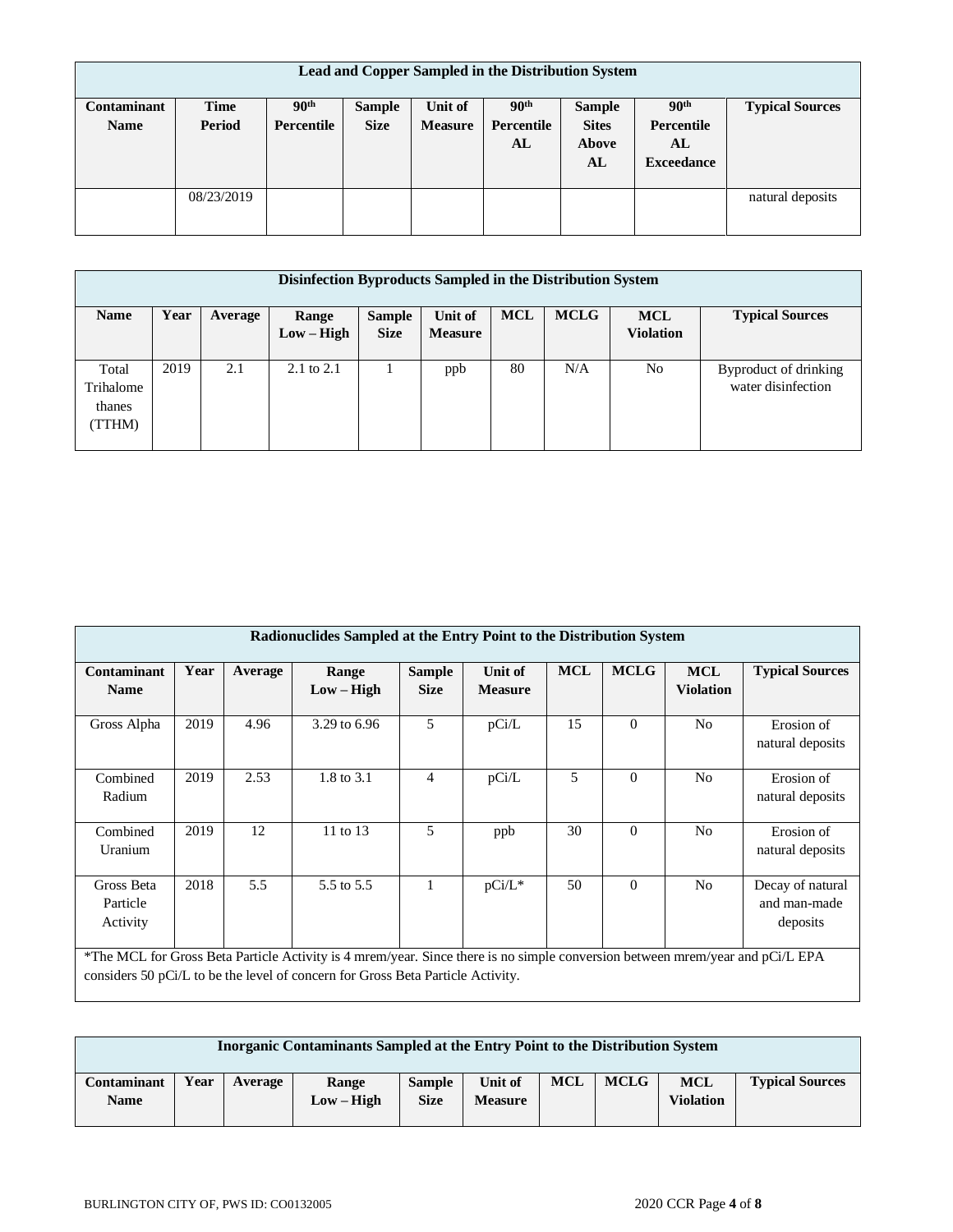| Inorganic Contaminants Sampled at the Entry Point to the Distribution System |      |         |                                                                                                                             |                              |                                  |                |                |                                |                                                                                                                                                |  |  |
|------------------------------------------------------------------------------|------|---------|-----------------------------------------------------------------------------------------------------------------------------|------------------------------|----------------------------------|----------------|----------------|--------------------------------|------------------------------------------------------------------------------------------------------------------------------------------------|--|--|
| Contaminant<br><b>Name</b>                                                   | Year | Average | Range<br>$Low - High$                                                                                                       | <b>Sample</b><br><b>Size</b> | <b>Unit of</b><br><b>Measure</b> | <b>MCL</b>     | <b>MCLG</b>    | <b>MCL</b><br><b>Violation</b> | <b>Typical Sources</b>                                                                                                                         |  |  |
| Arsenic                                                                      | 2019 | 4.64    | 4.3 to 4.9                                                                                                                  | 5                            | ppb                              | 10             | $\mathbf{0}$   | $\overline{No}$                | Erosion of natural<br>deposits; runoff<br>from orchards;<br>runoff from glass<br>and electronics<br>production wastes                          |  |  |
| <b>Barium</b>                                                                | 2019 | 0.16    | 0.14 to 0.18                                                                                                                | 5                            | ppm                              | $\overline{c}$ | $\overline{2}$ | N <sub>o</sub>                 | Discharge of<br>drilling wastes;<br>discharge from<br>metal refineries;<br>erosion of natural<br>deposits                                      |  |  |
| Fluoride                                                                     | 2019 | 1.12    | 1.1 to 1.2                                                                                                                  | 5                            | ppm                              | $\overline{4}$ | 4              | N <sub>o</sub>                 | Erosion of natural<br>deposits; water<br>additive which<br>promotes strong<br>teeth; discharge<br>from fertilizer and<br>aluminum<br>factories |  |  |
| Nitrate                                                                      | 2019 | 6.39    | 3.9 to 8.6                                                                                                                  | 63                           | ppm                              | 10             | 10             | $\overline{No}$                | Runoff from<br>fertilizer use;<br>leaching from<br>septic tanks,<br>sewage; erosion of<br>natural deposits                                     |  |  |
| Nitrate-Nitrite                                                              | 2019 | 7.2     | 7.2 to 7.2                                                                                                                  | $\overline{2}$               | ppm                              | 10             | 10             | No                             | Runoff from<br>fertilizer use;<br>leaching from<br>septic tanks,<br>sewage; erosion of<br>natural deposits                                     |  |  |
| Selenium                                                                     | 2019 | 2.8     | 2.3 to 3.3                                                                                                                  | 5                            | ppb                              | 50             | 50             | No                             | Discharge from<br>petroleum and<br>metal refineries;<br>erosion of natural<br>deposits; discharge<br>from mines                                |  |  |
|                                                                              |      |         | levels in drinking water can cause blue baby syndrome. Nitrate levels may rise quickly for short periods of time because of |                              |                                  |                |                |                                | Nitrate: Nitrate in drinking water at levels above 10 ppm is a health risk for infants of less than six months of age. High nitrate            |  |  |
|                                                                              |      |         | rainfall or agricultural activity. If you are caring for an infant you should ask advice from your health care provider.    |                              |                                  |                |                |                                |                                                                                                                                                |  |  |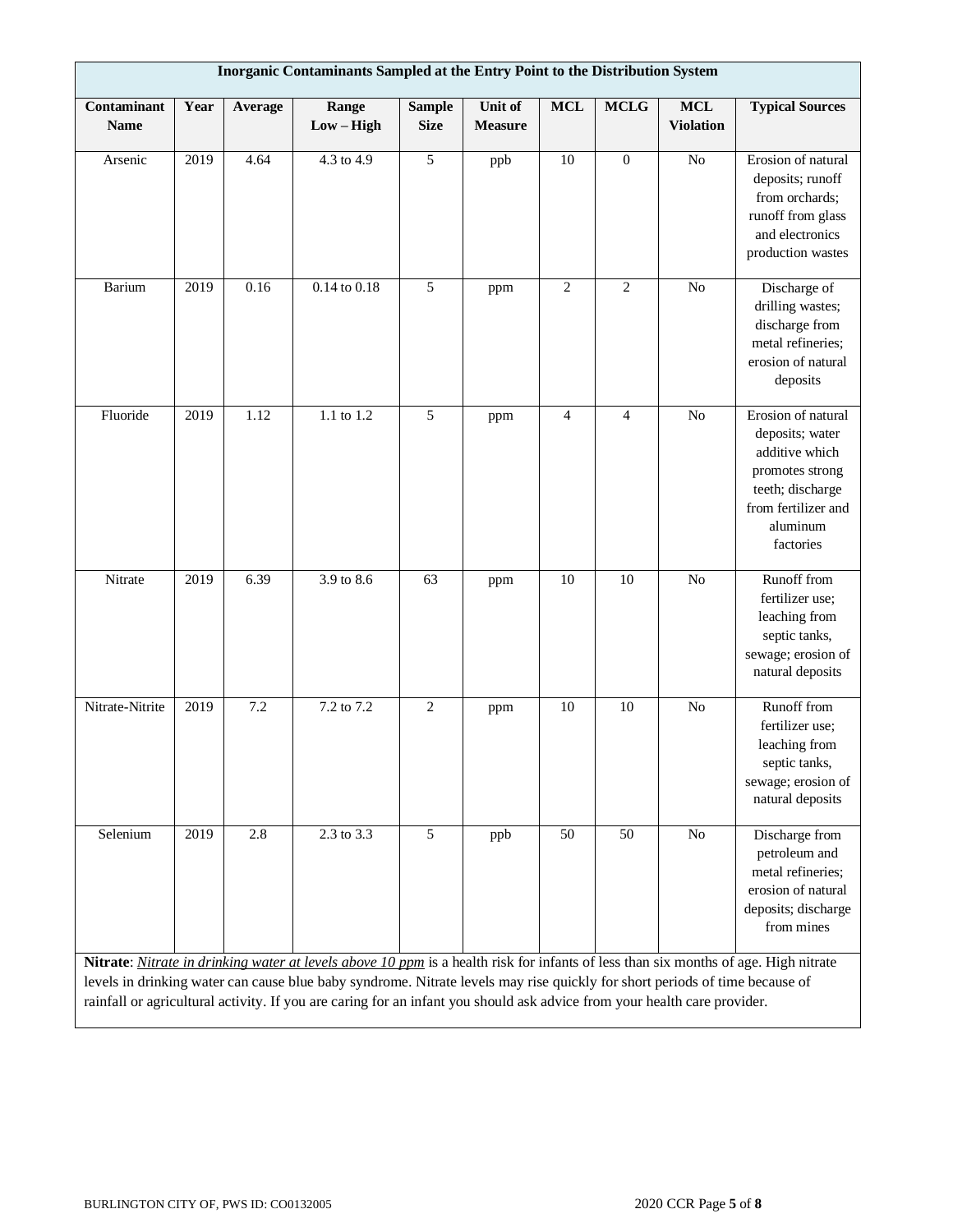| <b>Secondary Contaminants**</b><br>**Secondary standards are non-enforceable guidelines for contaminants that may cause cosmetic effects (such as skin, or tooth<br>discoloration) or aesthetic effects (such as taste, odor, or color) in drinking water. |      |         |                       |                              |                           |                           |  |  |  |  |
|------------------------------------------------------------------------------------------------------------------------------------------------------------------------------------------------------------------------------------------------------------|------|---------|-----------------------|------------------------------|---------------------------|---------------------------|--|--|--|--|
| <b>Contaminant</b><br><b>Name</b>                                                                                                                                                                                                                          | Year | Average | Range<br>$Low - High$ | <b>Sample</b><br><b>Size</b> | Unit of<br><b>Measure</b> | <b>Secondary Standard</b> |  |  |  |  |
| pH                                                                                                                                                                                                                                                         | 2018 | 7.4     | 7.4 to 7.4            |                              | s.u.                      | $6.5 - 8.5$               |  |  |  |  |
| Sodium                                                                                                                                                                                                                                                     | 2019 | 24.42   | 22 to 26.7            | 5                            | ppm                       | N/A                       |  |  |  |  |
| <b>Total Dissolved</b><br>Solids                                                                                                                                                                                                                           | 2019 | 244.75  | 226 to 264            | 4                            | ppm                       | 500                       |  |  |  |  |
| <b>CALCIUM</b>                                                                                                                                                                                                                                             | 2018 | 38      | 38 to 38              |                              | N/A                       |                           |  |  |  |  |

## **Violations, Significant Deficiencies, and Formal Enforcement Actions**

## **Health-Based Violations**

**Maximum contaminant level (MCL) violations:** Test results for this contaminant show that the level was too high for the time period shown. Please read the information shown below about potential health effects for vulnerable populations. This is likely the same violation that we told you about in a past notice. We are evaluating, or we already completed an evaluation, to find the best way to reduce or remove the contaminant. If the solution will take an extended period of time, we will keep you updated with quarterly notices.

**Treatment technique (TT) violations:** We failed to complete an action that could affect water quality. Please read the information shown below about potential health effects for vulnerable populations. This is likely the same violation that we told you about in a past notice. We were required to meet a minimum operation/treatment standard, we were required to make upgrades to our system, or we were required to evaluate our system for potential sanitary defects, and we failed to do so in the time period shown below. If the solution will take an extended period of time, we will keep you updated with quarterly notices.

| <b>Name</b>      | <b>Description</b>      | <b>Time Period</b>      | <b>Health Effects</b>   | Compliance   | <b>TT Level or</b> |
|------------------|-------------------------|-------------------------|-------------------------|--------------|--------------------|
|                  |                         |                         |                         | <b>Value</b> | <b>MCL</b>         |
|                  |                         |                         |                         |              |                    |
| <b>CROSS</b>     | <b>FAILURE TO MEET</b>  | 06/07/2019 - 12/31/2019 | We have an inadequate   | N/A          | N/A                |
| <b>CONNECTIO</b> | <b>CROSS CONNECTION</b> |                         | backflow prevention     |              |                    |
| N RULE           | <b>CONTROL AND/OR</b>   |                         | and cross-connection    |              |                    |
|                  | <b>BACKFLOW</b>         |                         | control program.        |              |                    |
|                  | <b>PREVENTION</b>       |                         | Uncontrolled cross      |              |                    |
|                  | REQUIREMENTS - M614     |                         | connections can lead to |              |                    |
|                  |                         |                         | inadvertent             |              |                    |
|                  |                         |                         | contamination of the    |              |                    |
|                  |                         |                         | drinking water. This is |              |                    |
|                  |                         |                         | due to one or more of   |              |                    |
|                  |                         |                         | the following: We have  |              |                    |
|                  |                         |                         | permitted an            |              |                    |
|                  |                         |                         | uncontrolled cross      |              |                    |
|                  |                         |                         | connection, AND/OR      |              |                    |
|                  |                         |                         | we have installed or    |              |                    |
|                  |                         |                         | permitted an            |              |                    |
|                  |                         |                         | uncontrolled cross      |              |                    |
|                  |                         |                         | connection, AND/OR      |              |                    |
|                  |                         |                         | we failed to comply     |              |                    |
|                  |                         |                         | with the requirements   |              |                    |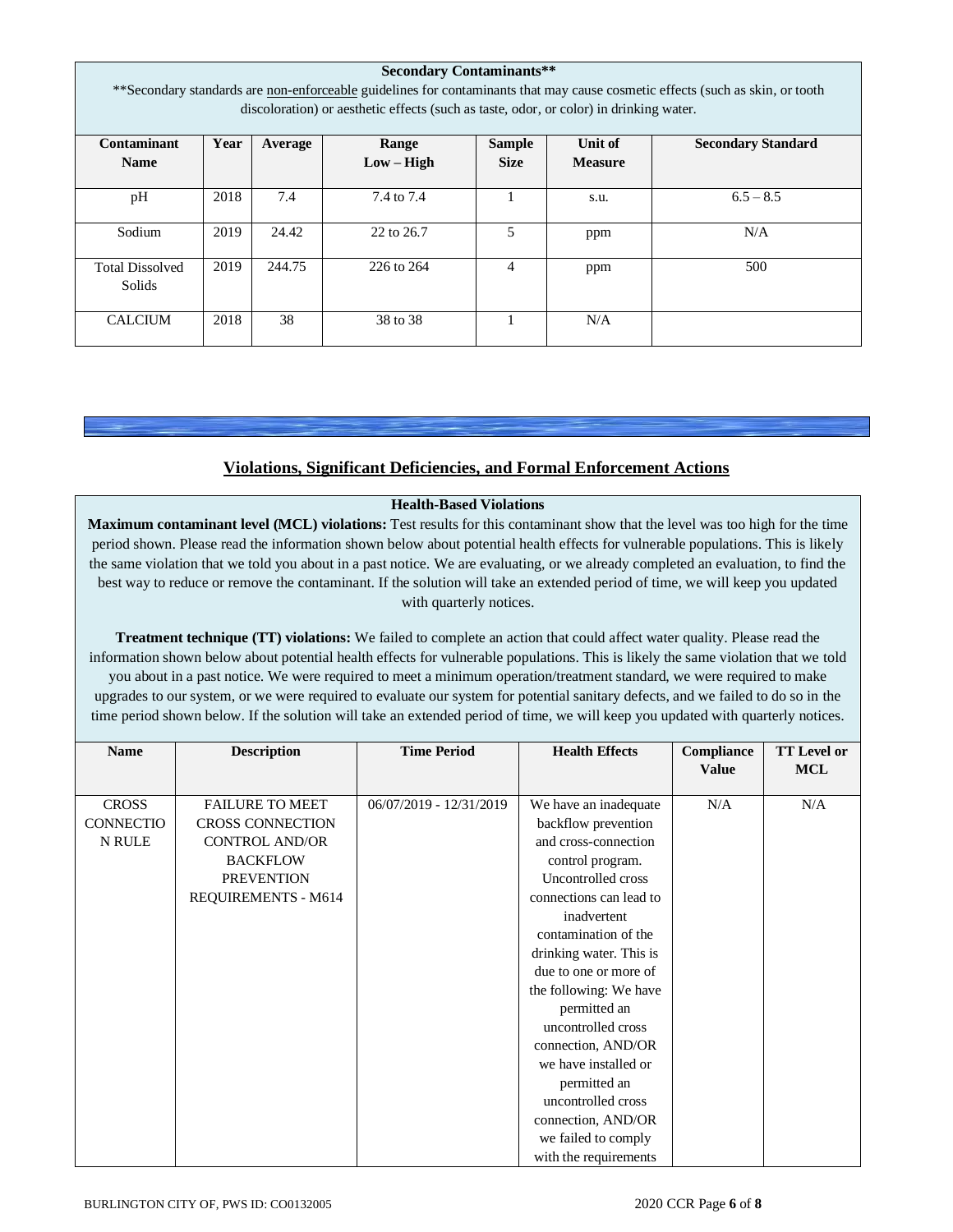## **Health-Based Violations**

**Maximum contaminant level (MCL) violations:** Test results for this contaminant show that the level was too high for the time period shown. Please read the information shown below about potential health effects for vulnerable populations. This is likely the same violation that we told you about in a past notice. We are evaluating, or we already completed an evaluation, to find the best way to reduce or remove the contaminant. If the solution will take an extended period of time, we will keep you updated with quarterly notices.

**Treatment technique (TT) violations:** We failed to complete an action that could affect water quality. Please read the information shown below about potential health effects for vulnerable populations. This is likely the same violation that we told you about in a past notice. We were required to meet a minimum operation/treatment standard, we were required to make upgrades to our system, or we were required to evaluate our system for potential sanitary defects, and we failed to do so in the time period shown below. If the solution will take an extended period of time, we will keep you updated with quarterly notices.

| <b>Name</b> | <b>Description</b> | <b>Time Period</b>               | <b>Health Effects</b>    | Compliance   | <b>TT</b> Level or |
|-------------|--------------------|----------------------------------|--------------------------|--------------|--------------------|
|             |                    |                                  |                          | <b>Value</b> | <b>MCL</b>         |
|             |                    |                                  |                          |              |                    |
|             |                    |                                  | for surveying our        |              |                    |
|             |                    |                                  | system for cross         |              |                    |
|             |                    |                                  | connections, AND/OR      |              |                    |
|             |                    |                                  | we failed to complete    |              |                    |
|             |                    |                                  | the testing requirements |              |                    |
|             |                    |                                  | for backflow prevention  |              |                    |
|             |                    |                                  | devices or methods,      |              |                    |
|             |                    |                                  | AND/OR we failed to      |              |                    |
|             |                    |                                  | notify the State Health  |              |                    |
|             |                    |                                  | Dept of a backflow       |              |                    |
|             |                    |                                  | contamination event.     |              |                    |
|             |                    |                                  |                          |              |                    |
|             |                    | Additional Violation Information |                          |              |                    |

#### **Additional Violation Information**

Please share this information with all the other people who drink this water, especially those who may not have received this notice directly (for example, people in apartments, nursing homes, schools, and businesses). You can do this by posting this notice in a public place or distributing copies by hand or mail.

Describe the steps taken to resolve the violation(s), and the anticipated resolution date: The City of Burlington failed to meet Colorado Department of Health and Environment requirement of the backflow prevention device testing ratio. City of Burlington achieved a ratio of 44% for the year of 2018. A ratio of 80% was required. For the year of 2019, the City of Burlington met the required goal (90%) with 94% backflow devices tested. This violation was resolved December 31, 2019.

## **Non-Health-Based Violations** These violations do not usually mean that there was a problem with the water quality. If there had been, we would have notified you immediately. We missed collecting a sample (water quality is unknown), we reported the sample result after the due date, or we did not complete a report/notice by the required date. **Name Description Description Time Period** PUBLIC NOTICE FAILURE TO NOTIFY THE PUBLIC/CONSUMERS 10/08/2019 - Open

## **Additional Violation Information**

Please share this information with all the other people who drink this water, especially those who may not have received this notice directly (for example, people in apartments, nursing homes, schools, and businesses). You can do this by posting this notice in a public place or distributing copies by hand or mail.